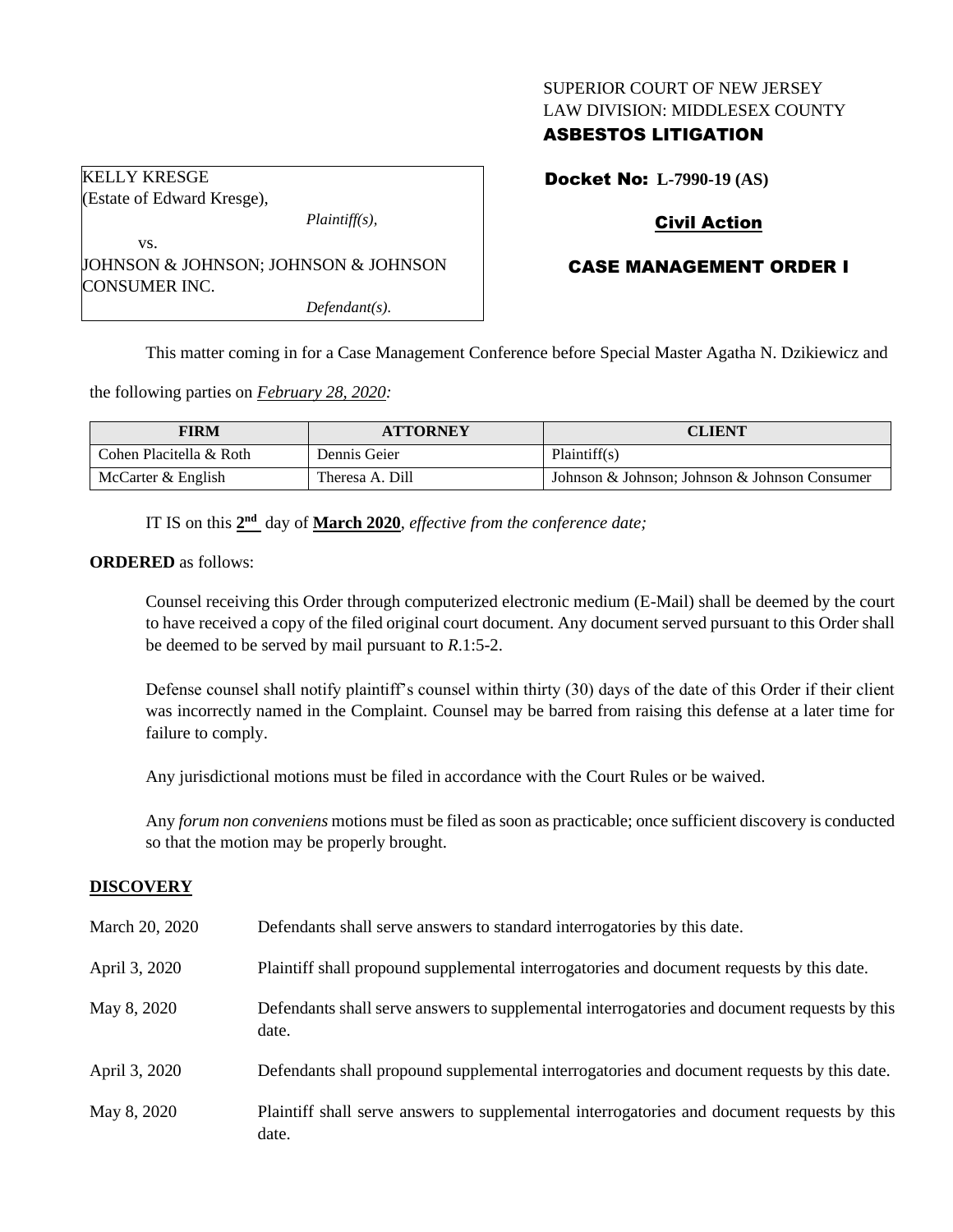June 26, 2020 Fact discovery, including depositions, shall be completed by this date. Plaintiff's counsel shall contact the Special Master within one week of this deadline if all fact discovery is not completed.

## **EARLY SETTLEMENT**

June 26, 2020 Settlement demands shall be served on all counsel and the Special Master by this date.

## **MEDICAL EXPERT REPORT**

- July 31, 2020 Plaintiff shall serve medical expert reports by this date.
- July 31, 2020 Upon request by defense counsel, plaintiff is to arrange for the transfer of pathology specimens and x-rays, if any, by this date.
- September 30, 2020 Defendants shall identify its medical experts and serve medical reports, if any, by this date. In addition, defendants shall notify plaintiff's counsel (as well as all counsel of record) of a joinder in an expert medical defense by this date.

### **LIABILITY EXPERT REPORTS**

- July 31, 2020 Plaintiff shall identify its liability experts and serve liability expert reports by this date or waive any opportunity to rely on liability expert testimony.
- September 30, 2020 Defendants shall identify its liability experts and serve liability expert reports, if any, by this date or waive any opportunity to rely on liability expert testimony.

### **SUMMARY JUDGMENT MOTION PRACTICE**

- November 6, 2020 Summary judgment motions shall be filed no later than this date.
- December 4, 2020 Last return date for summary judgment motions.

# **ECONOMIST EXPERT REPORTS**

- July 31, 2020 Plaintiff shall identify its expert economists and serve expert economist report(s), if any, by this date or waive any opportunity to rely on economic expert testimony.
- September 30, 2020 Defendants shall identify its expert economists and serve expert economist report(s), if any, by this date or waive any opportunity to rely on economic expert testimony.

### **EXPERT DEPOSITIONS**

January 29, 2021 Expert depositions shall be completed by this date. To the extent that plaintiff and defendant generic experts have been deposed before, the parties seeking that deposition in this case must file an application before the Special Master and demonstrate the necessity for that deposition. To the extent possible, documents requested in a deposition notice directed to an expert shall be produced three days in advance of the expert deposition. The expert shall not be required to produce documents that are readily accessible in the public domain.

 $\_$  , and the set of the set of the set of the set of the set of the set of the set of the set of the set of the set of the set of the set of the set of the set of the set of the set of the set of the set of the set of th